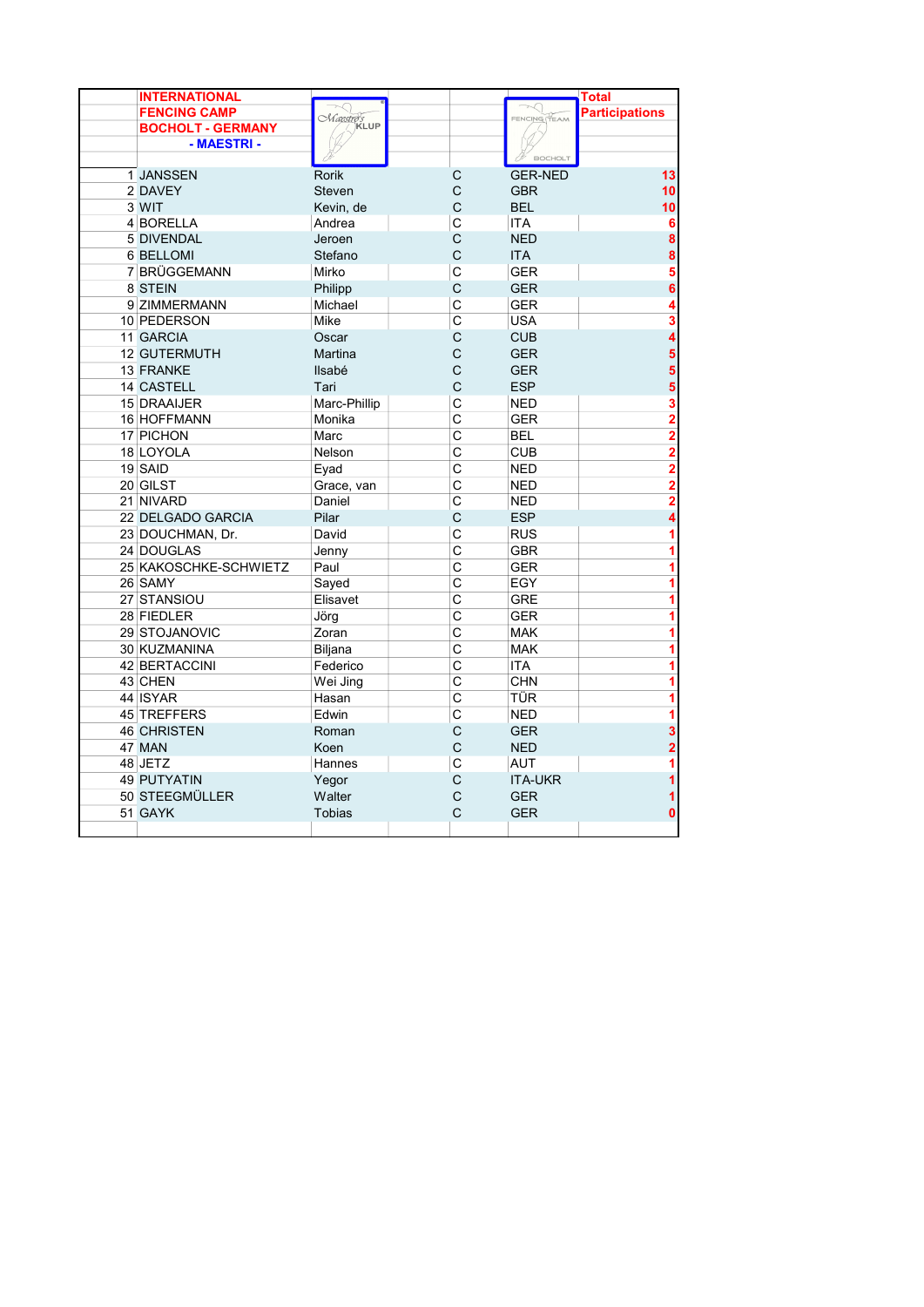| <b>HOFMANN</b> | Jutta           | 31S       | <b>GER</b> | 13          |
|----------------|-----------------|-----------|------------|-------------|
| <b>JANSSEN</b> | Mark            | $32 \,$ S | <b>NED</b> | 4           |
| <b>RUNGE</b>   | Ricarda         | 33S       | <b>GER</b> |             |
| PERTON-JANSSEN | <b>Birgitta</b> | 34S       | <b>GER</b> | 8           |
| <b>JANSSEN</b> | Fabian          | 35S       | <b>GER</b> | 3           |
| <b>JANSEN</b>  | Liviana         | 36S       | <b>GER</b> | 2           |
| <b>JANSSEN</b> | Julian          | 37S       | <b>GER</b> |             |
| <b>WALTER</b>  | Anna            | 38S       | <b>GER</b> | 5           |
| <b>EISNER</b>  | <b>Dirk</b>     | 39S       | <b>GER</b> | 3           |
| WEIß           | Andreas         | 40S       | <b>GER</b> | $\mathbf 0$ |
| <b>LANKES</b>  | Hannah          | 41S       | <b>GER</b> | 3           |
|                |                 |           |            |             |
|                |                 |           |            |             |
|                |                 |           |            |             |
|                |                 |           |            |             |
|                |                 |           |            |             |
|                |                 |           |            |             |
|                |                 |           |            |             |
|                |                 |           |            |             |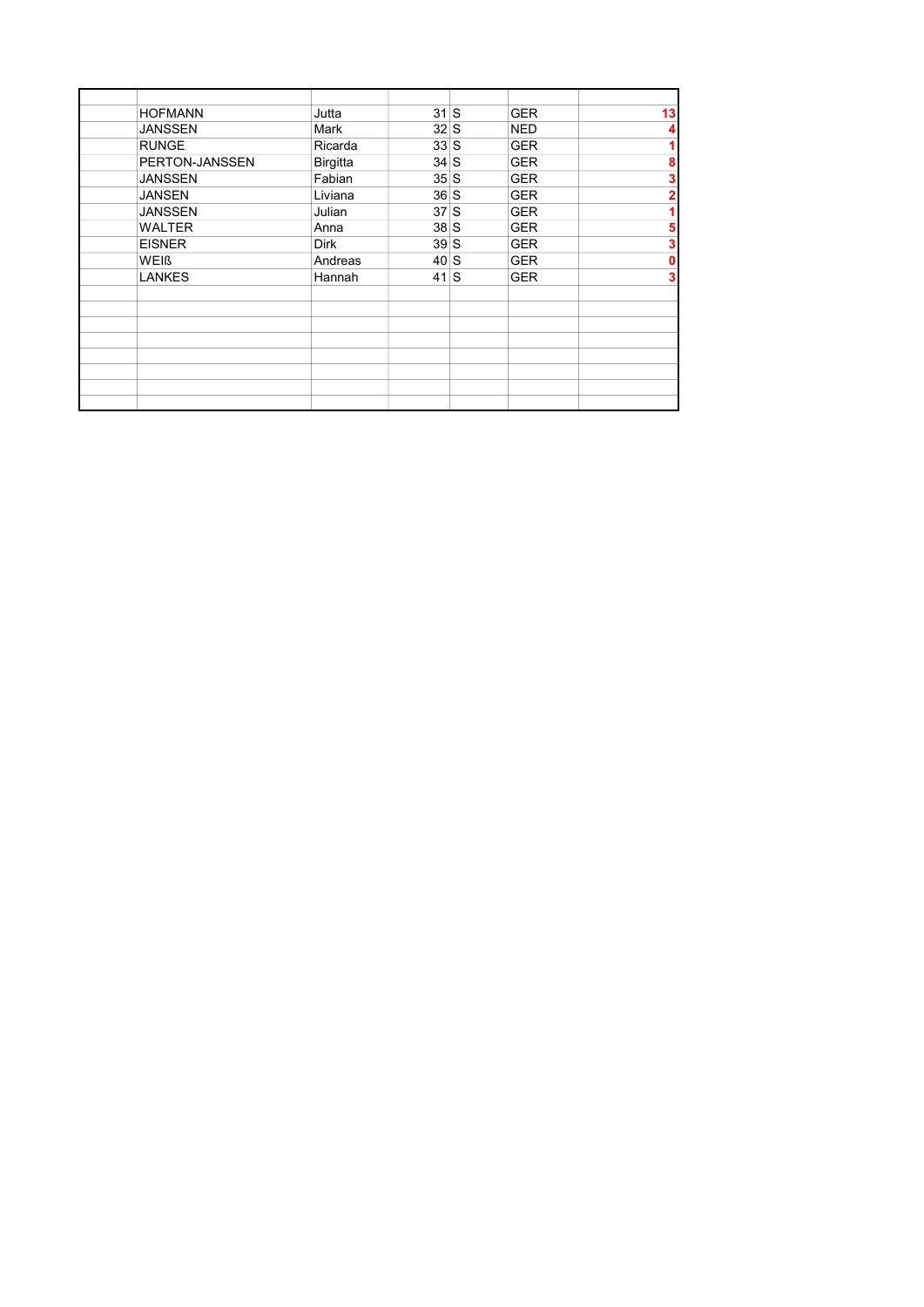| 2010           | 2011           | 2012                         | 2013           | 2014           | $\frac{2015}{ }$ | 2016                    | 2017           | 2018           | 2019           | 2020                    | 2021                | 2022                                       |
|----------------|----------------|------------------------------|----------------|----------------|------------------|-------------------------|----------------|----------------|----------------|-------------------------|---------------------|--------------------------------------------|
|                |                |                              |                |                |                  |                         |                |                |                |                         |                     |                                            |
|                |                |                              |                |                |                  |                         |                |                |                |                         |                     |                                            |
|                |                |                              |                |                |                  |                         |                |                |                |                         |                     |                                            |
| $\overline{1}$ | $\overline{1}$ | $\mathbf{1}$                 | $\mathbf{1}$   | $\mathbf{1}$   | $\overline{1}$   | $\overline{1}$          | $\mathbf 1$    | $\mathbf 1$    | $\mathbf{1}$   | $\overline{1}$          | $\overline{1}$      | $\mathbf{1}$                               |
|                | $\mathbf{1}$   | $\mathbf{1}$                 | $\mathbf{1}$   | $\mathbf{1}$   | $\mathbf 1$      | $\mathbf{1}$            | $\mathbf{1}$   | $\mathbf{1}$   | $\mathbf{1}$   |                         |                     | $\mathbf{1}$                               |
|                |                |                              | $\mathbf{1}$   | $\mathbf{1}$   | $\mathbf{1}$     | $\mathbf{1}$            | $\mathbf{1}$   | $\mathbf 1$    | $\mathbf{1}$   | $\mathbf{1}$            | $\mathbf{1}$        | $\mathbf{1}$                               |
| $\overline{1}$ | $\overline{1}$ | $\overline{1}$               | $\overline{1}$ | $\mathbf{1}$   | $\mathbf{1}$     | $\mathbf 0$             |                |                |                |                         |                     |                                            |
| $\overline{1}$ | $\mathbf{1}$   | $\mathbf{1}$                 | $\mathbf{1}$   | $\mathbf{1}$   | $\mathbf 1$      | $\pmb{0}$               |                |                |                |                         | $\mathbf{1}$        | $\mathbf{1}$                               |
|                |                |                              |                |                | $\overline{1}$   | $\mathbf{1}$            | $\overline{1}$ | $\mathbf 1$    | $\mathbf{1}$   | $\mathbf 1$             | $\mathbf{1}$        | $\overline{1}$                             |
|                |                | $\overline{1}$               | $\mathbf{1}$   | $\overline{1}$ | $\mathbf{1}$     | $\mathbf{1}$            |                |                |                |                         |                     |                                            |
|                |                |                              | $\overline{1}$ | $\mathbf{1}$   |                  | $\mathbf{1}$            |                |                |                | $\mathbf{1}$            | $\mathbf{1}$        | $\overline{1}$                             |
|                |                | $\overline{1}$               | $\mathbf{1}$   | $\mathbf{1}$   |                  | $\overline{1}$          | $\mathbf{1}$   | $\overline{1}$ | $\mathbf{1}$   |                         |                     |                                            |
|                |                |                              | $\mathbf{1}$   | $\mathbf{1}$   |                  |                         |                |                |                | $\mathbf 1$             |                     | $\overline{1}$                             |
|                |                |                              |                | $\overline{1}$ | $\overline{1}$   |                         |                |                |                | $\overline{\mathbf{1}}$ | $\overline{1}$      | $\overline{1}$                             |
|                |                |                              |                |                |                  |                         | $\mathbf{1}$   | $\mathbf{1}$   | $\mathbf 1$    |                         | $\mathbf{1}$        | $\overline{1}$                             |
|                |                |                              |                |                |                  |                         | $\overline{1}$ | $\overline{1}$ | $\overline{1}$ |                         | $\overline{1}$      | $\overline{1}$                             |
|                |                |                              |                |                |                  | $\overline{1}$          | $\overline{1}$ |                | $\overline{1}$ |                         |                     |                                            |
|                | $\overline{1}$ | $\mathbf{1}$                 |                |                |                  |                         |                |                |                |                         |                     |                                            |
|                |                |                              | $\mathbf{1}$   | $\mathbf{1}$   |                  |                         |                |                |                |                         |                     |                                            |
|                |                |                              | $\overline{1}$ | $\mathbf{1}$   |                  |                         |                |                |                |                         |                     |                                            |
|                |                |                              |                | $\mathbf{1}$   | $\overline{1}$   | $\overline{\mathbf{0}}$ |                |                |                |                         |                     |                                            |
|                |                |                              |                |                |                  | $\overline{1}$          | $\mathbf{1}$   |                |                |                         |                     |                                            |
|                |                |                              |                |                |                  |                         |                | $\mathbf{1}$   | $\mathbf{1}$   |                         |                     |                                            |
|                |                |                              |                |                |                  |                         |                |                | $\mathbf{1}$   | $\mathbf 1$             | $\overline{1}$      | $\overline{1}$                             |
|                |                | $\mathbf{1}$<br>$\mathbf{1}$ |                |                |                  |                         |                |                |                |                         |                     |                                            |
|                |                |                              |                |                | $\mathbf{1}$     |                         |                |                |                |                         |                     |                                            |
|                |                |                              |                |                |                  | $\overline{1}$          |                |                |                |                         |                     |                                            |
|                |                |                              |                |                |                  |                         | $\overline{1}$ |                |                |                         |                     |                                            |
|                |                |                              |                |                |                  |                         |                | $\mathbf 1$    |                |                         |                     |                                            |
|                |                |                              |                |                |                  |                         |                | $\overline{1}$ |                |                         |                     |                                            |
|                |                |                              |                |                |                  |                         |                | $\mathbf 1$    |                |                         |                     |                                            |
|                |                |                              |                |                |                  |                         |                | $\overline{1}$ |                |                         |                     |                                            |
|                |                |                              |                |                |                  |                         |                | $\mathbf{1}$   |                |                         |                     |                                            |
|                |                |                              |                |                |                  |                         |                |                | $\overline{1}$ |                         |                     |                                            |
|                |                |                              |                |                |                  |                         |                |                |                | $\mathbf 1$             |                     |                                            |
|                |                |                              |                |                |                  |                         |                |                |                | $\mathbf 1$             | 1<br>$\overline{1}$ | $\mathbf 1$<br>$\overline{1}$              |
|                |                |                              |                |                |                  |                         |                |                |                |                         | $\overline{1}$      |                                            |
|                |                |                              |                |                |                  |                         |                |                |                |                         |                     | 1                                          |
|                |                |                              |                |                |                  |                         |                |                |                |                         |                     | $\mathbf{1}$                               |
|                |                |                              |                |                |                  |                         |                |                |                |                         |                     |                                            |
| 2010           | 2011           | 2012                         | 2013           | 2014           | 2015             | 2016                    | 2017           | 2018           | 2019           | 2020                    | 2021                | $\begin{array}{c}\n0 \\ 2022\n\end{array}$ |